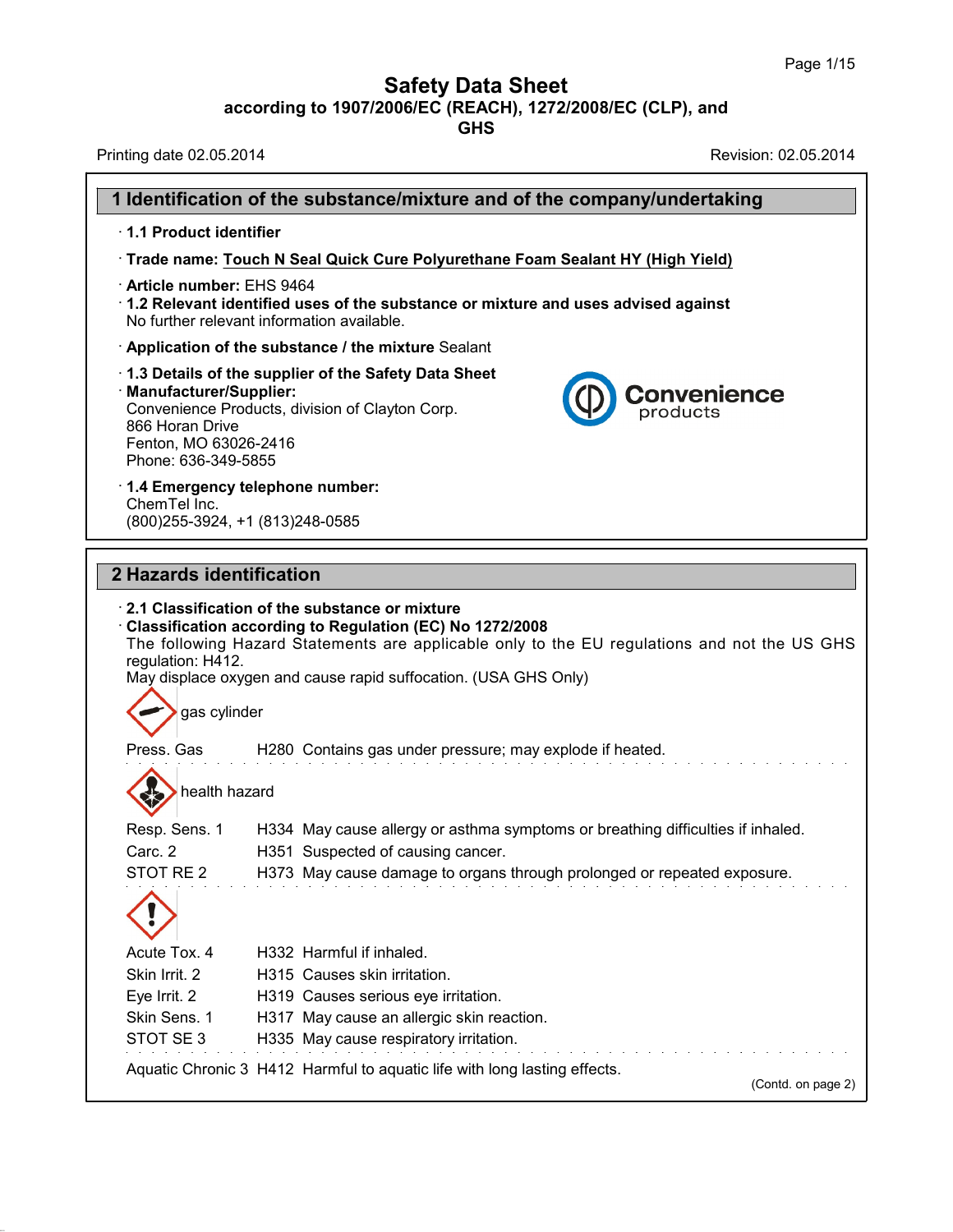**GHS**

Printing date 02.05.2014 **Revision: 02.05.2014** Revision: 02.05.2014

38.0.33

## **Trade name: Touch N Seal Quick Cure Polyurethane Foam Sealant HY (High Yield)** (Contd. of page 1) · **Classification according to Directive 67/548/EEC or Directive 1999/45/EC** X Xn; Harmful R20-40: Harmful by inhalation. Limited evidence of a carcinogenic effect. X Xn; Sensitising R42/43: May cause sensitisation by inhalation and skin contact. X Xi; Irritant R36/37/38: Irritating to eyes, respiratory system and skin. R52/53: Harmful to aquatic organisms, may cause long-term adverse effects in the aquatic environment. · **Information concerning particular hazards for human and environment:** The product has to be labelled due to the calculation procedure of the "General Classification guideline for preparations of the EU" in the latest valid version. · **Classification system:** The classification is according to the latest editions of the EU-lists, and extended by company and literature data. The classification is in accordance with the latest editions of international substances lists, and is supplemented by information from technical literature and by information provided by the company. · **2.2 Label elements** · **Labelling according to Regulation (EC) No 1272/2008** The following Hazard Statements are applicable only to the EU regulations and not the US GHS regulation: H229, H412. The product is classified and labelled according to the CLP regulation. · **Hazard pictograms** GHS04 GHS07 GHS08 · **Signal word** Danger · **Hazard-determining components of labelling:** diphenylmethanediisocyanate,isomeres and homologues tris[2-chloro-1-(chloromethyl)ethyl] phosphate 4,4'-methylenediphenyl diisocyanate trans-dichloroethylene · **Hazard statements** The following Hazard Statements are applicable only to the EU regulations and not the US GHS regulation: H412. May displace oxygen and cause rapid suffocation. (USA GHS Only) H280 Contains gas under pressure; may explode if heated. H332 Harmful if inhaled. H315 Causes skin irritation. H319 Causes serious eye irritation. H334 May cause allergy or asthma symptoms or breathing difficulties if inhaled. (Contd. on page 3)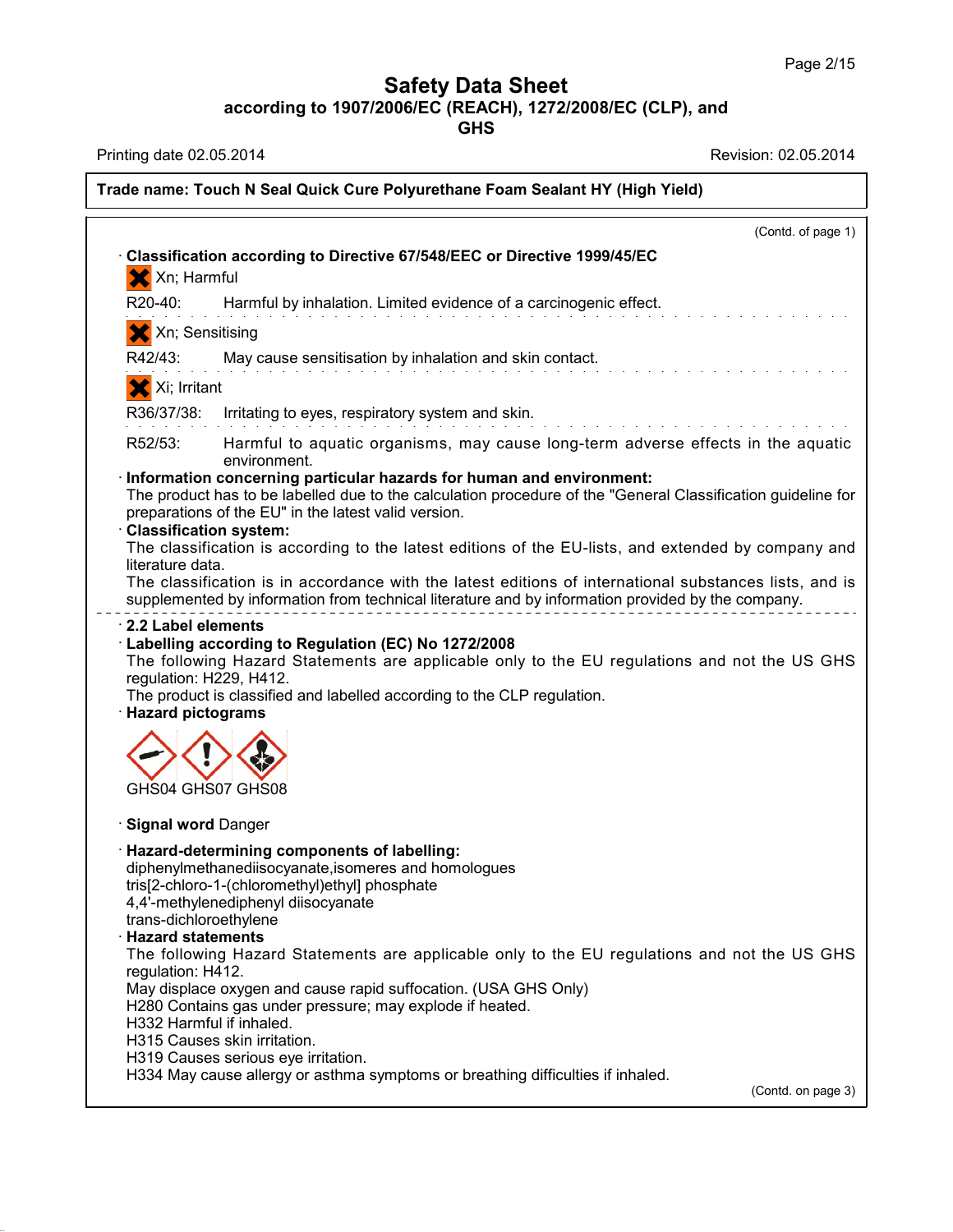**GHS**

Printing date 02.05.2014 **Revision: 02.05.2014** 

38.0.33

## **Trade name: Touch N Seal Quick Cure Polyurethane Foam Sealant HY (High Yield)**

|                                                                                                        | (Contd. of page 2) |
|--------------------------------------------------------------------------------------------------------|--------------------|
| H317 May cause an allergic skin reaction.                                                              |                    |
| H351 Suspected of causing cancer.                                                                      |                    |
| H335 May cause respiratory irritation.                                                                 |                    |
| H373 May cause damage to organs through prolonged or repeated exposure.                                |                    |
| H412 Harmful to aquatic life with long lasting effects.                                                |                    |
| <b>Precautionary statements</b>                                                                        |                    |
| P285<br>In case of inadequate ventilation wear respiratory protection.                                 |                    |
| P281<br>Use personal protective equipment as required.                                                 |                    |
| Do not handle until all safety precautions have been read and understood.<br>P202                      |                    |
| P260<br>Do not breathe mist/vapours/spray.<br>Get medical advice/attention if you feel unwell.<br>P314 |                    |
| P342+P311 If experiencing respiratory symptoms: Call a POISON CENTER/doctor.                           |                    |
| $\cdot$ Additional information:                                                                        |                    |
| Contains isocyanates. May produce an allergic reaction.                                                |                    |
| Pressurized container: protect from sunlight and do not expose to temperatures exceeding 50°C. Do not  |                    |
| pierce or burn, even after use.                                                                        |                    |
| 3,3 % by mass of the contents are flammable                                                            |                    |
| · Hazard description:                                                                                  |                    |
| · WHMIS-symbols:                                                                                       |                    |
| A - Compressed gas                                                                                     |                    |
| D2A - Very toxic material causing other toxic effects                                                  |                    |
| NFPA ratings (scale 0 - 4)                                                                             |                    |
| Health = $2$                                                                                           |                    |
| $Fire = 1$                                                                                             |                    |
| Reactivity = $0$                                                                                       |                    |
|                                                                                                        |                    |
| · HMIS-ratings (scale 0 - 4)                                                                           |                    |
| <b>HEALTH</b><br>$\mathbb{Z}$ Health = $\mathbb{Z}$                                                    |                    |
| $\boxed{1}$ Fire = 1<br><b>FIRE</b>                                                                    |                    |
| REACTIVITY 0 Reactivity = 0                                                                            |                    |
| * - Indicates a long term health hazard from repeated or prolonged exposures.                          |                    |
| · HMIS Long Term Health Hazard Substances                                                              |                    |
| 9016-87-9 diphenylmethanediisocyanate, isomeres and homologues                                         |                    |
| 101-68-8 4,4'-methylenediphenyl diisocyanate                                                           |                    |
| 2.3 Other hazards                                                                                      |                    |
| · Results of PBT and vPvB assessment                                                                   |                    |
| · PBT: Not applicable.                                                                                 |                    |
| · vPvB: Not applicable.                                                                                |                    |

(Contd. on page 4)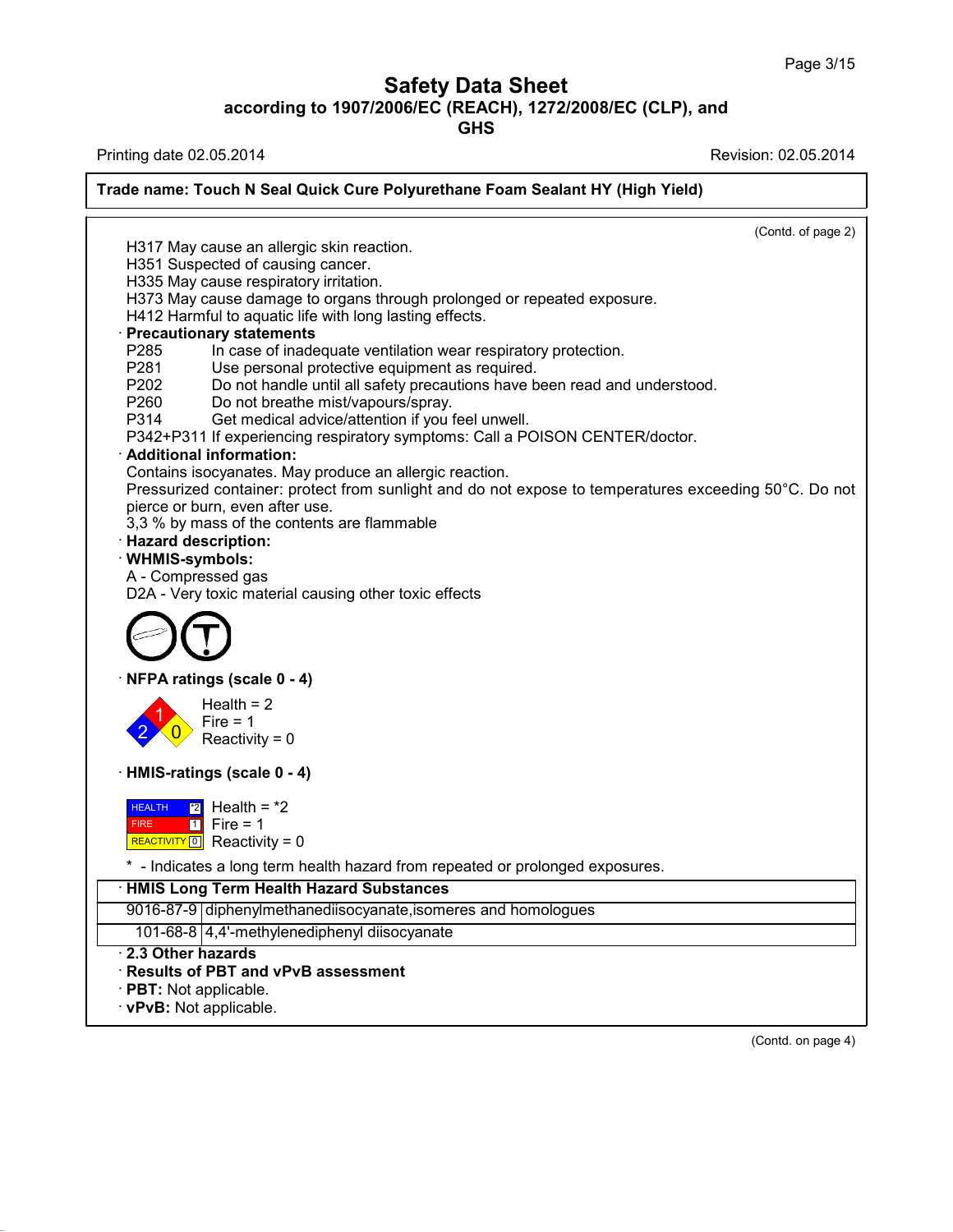Printing date 02.05.2014 **Revision: 02.05.2014** 

**Trade name: Touch N Seal Quick Cure Polyurethane Foam Sealant HY (High Yield)**

(Contd. of page 3)

| $\cdot$ 3.2 Mixtures                                                                               | · Description: Mixture of substances listed below with nonhazardous additions.                                                                      |           |
|----------------------------------------------------------------------------------------------------|-----------------------------------------------------------------------------------------------------------------------------------------------------|-----------|
| Dangerous components:                                                                              |                                                                                                                                                     |           |
| CAS: 9016-87-9                                                                                     | diphenylmethanediisocyanate, isomeres and homologues<br>X Xn R20; X Xn R42/43; Xi R36/37/38<br>Carc. Cat. 3                                         | 20-40%    |
|                                                                                                    | $\circ$ Resp. Sens. 1, H334; STOT RE 2, H373<br>Acute Tox. 4, H332; Skin Irrit. 2, H315; Eye Irrit. 2, H319; Skin<br>Sens. 1, H317; STOT SE 3, H335 |           |
| CAS: 811-97-2<br>EINECS: 212-377-0                                                                 | Norflurane<br>Press. Gas, H280                                                                                                                      | 10-20%    |
| CAS: 101-68-8<br>EINECS: 202-966-0<br>Index number: 615-005-00-9                                   | 4,4'-methylenediphenyl diisocyanate<br><b>X</b> Xn R20; <b>X</b> Xn R42/43; <b>X</b> Xi R36/37/38<br>Carc. Cat. 3                                   | 10-20%    |
|                                                                                                    | Resp. Sens. 1, H334; STOT RE 2, H373<br>Acute Tox. 4, H332; Skin Irrit. 2, H315; Eye Irrit. 2, H319; Skin<br>Sens. 1, H317; STOT SE 3, H335         |           |
| CAS: 13674-84-5                                                                                    | tris(2-chlorisopropyl)-phosphate<br>R52/53                                                                                                          | 10-20%    |
|                                                                                                    | Aquatic Chronic 3, H412                                                                                                                             |           |
| CAS: 13674-87-8<br>EINECS: 237-159-2<br>Index number: 015-199-00-X $\sqrt{\text{Q}}$ Carc. 2, H351 | tris[2-chloro-1-(chloromethyl)ethyl] phosphate<br>$\frac{1}{2}$ Xn R40; $\frac{1}{2}$ N R51/53                                                      | $5 - 10%$ |
|                                                                                                    | Aquatic Chronic 2, H411                                                                                                                             |           |
| CAS: 156-60-5<br>EINECS: 205-860-2<br>Index number: 602-026-00-3 R52/53                            | trans-dichloroethylene<br>$\mathsf{X}$ Xn R20; $\mathsf{A}$ F R11                                                                                   | $1 - 5%$  |
|                                                                                                    | <b>Elam.</b> Liq. 2, H225<br>$\bigcirc$ Acute Tox. 4, H332<br>Aquatic Chronic 3, H412                                                               |           |

# **4 First aid measures**

#### · **4.1 Description of first aid measures**

## · **General information:**

Immediately remove any clothing soiled by the product.

Symptoms of poisoning may even occur after several hours; therefore medical observation for at least 48 hours after the accident.

Take affected persons out into the fresh air.

### · **After inhalation:**

38.0.33

Supply fresh air; consult doctor in case of complaints.

Provide oxygen treatment if affected person has difficulty breathing.

(Contd. on page 5)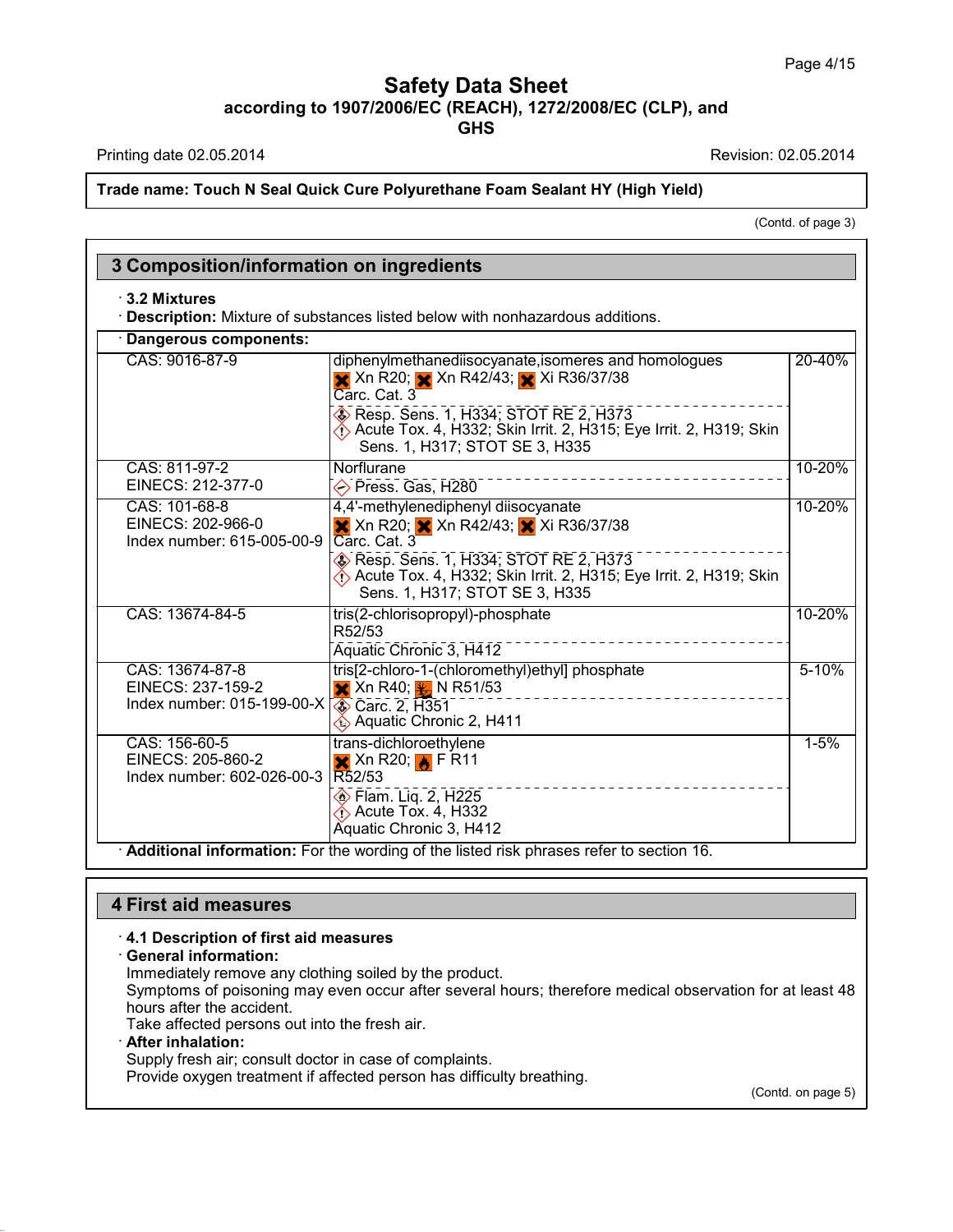**GHS**

Printing date 02.05.2014 **Revision: 02.05.2014** Revision: 02.05.2014

#### **Trade name: Touch N Seal Quick Cure Polyurethane Foam Sealant HY (High Yield)** (Contd. of page 4) In case of unconsciousness place patient stably in side position for transportation. · **After skin contact:** Immediately wash with water and soap and rinse thoroughly. Do not pull solidified product off the skin. If skin irritation continues, consult a doctor. · **After eye contact:** Immediately remove contact lenses if possible. Rinse opened eye for several minutes under running water. Then consult a doctor. · **After swallowing:** Rinse out mouth and then drink plenty of water. Do not induce vomiting; call for medical help immediately. · **4.2 Most important symptoms and effects, both acute and delayed** Asthma attacks Headache Breathing difficulty Allergic reactions Coughing Nausea Gastric or intestinal disorders when ingested. Irritant to skin and mucous membranes. Irritant to eyes. **Dizziness Disorientation** · **Hazards** Danger of impaired breathing. Danger of disturbed cardiac rhythm. Danger of pneumonia. Danger of pulmonary oedema. Danger of convulsion. · **4.3 Indication of any immediate medical attention and special treatment needed** Severe allergic skin reaction, bronchial spasms and anaphylactic shock are possible. Treat skin and mucous membrane with antihistamine and corticoid preparations. In cases of irritation to the lungs, initial treatment with cortical steroid inhalants. Monitor circulation. If necessary oxygen respiration treatment. Medical supervision for at least 48 hours. Contains isocyanates. May produce an allergic reaction.

## **5 Firefighting measures**

38.0.33

## · **5.1 Extinguishing media** · **Suitable extinguishing agents:** CO2, powder or water spray. Fight larger fires with water spray or alcohol resistant foam. Water in flooding quantities. · **For safety reasons unsuitable extinguishing agents:** None. · **5.2 Special hazards arising from the substance ormixture** Danger of receptacles bursting because of high vapour pressure when heated. During heating or in case of fire poisonous gases are produced.

(Contd. on page 6)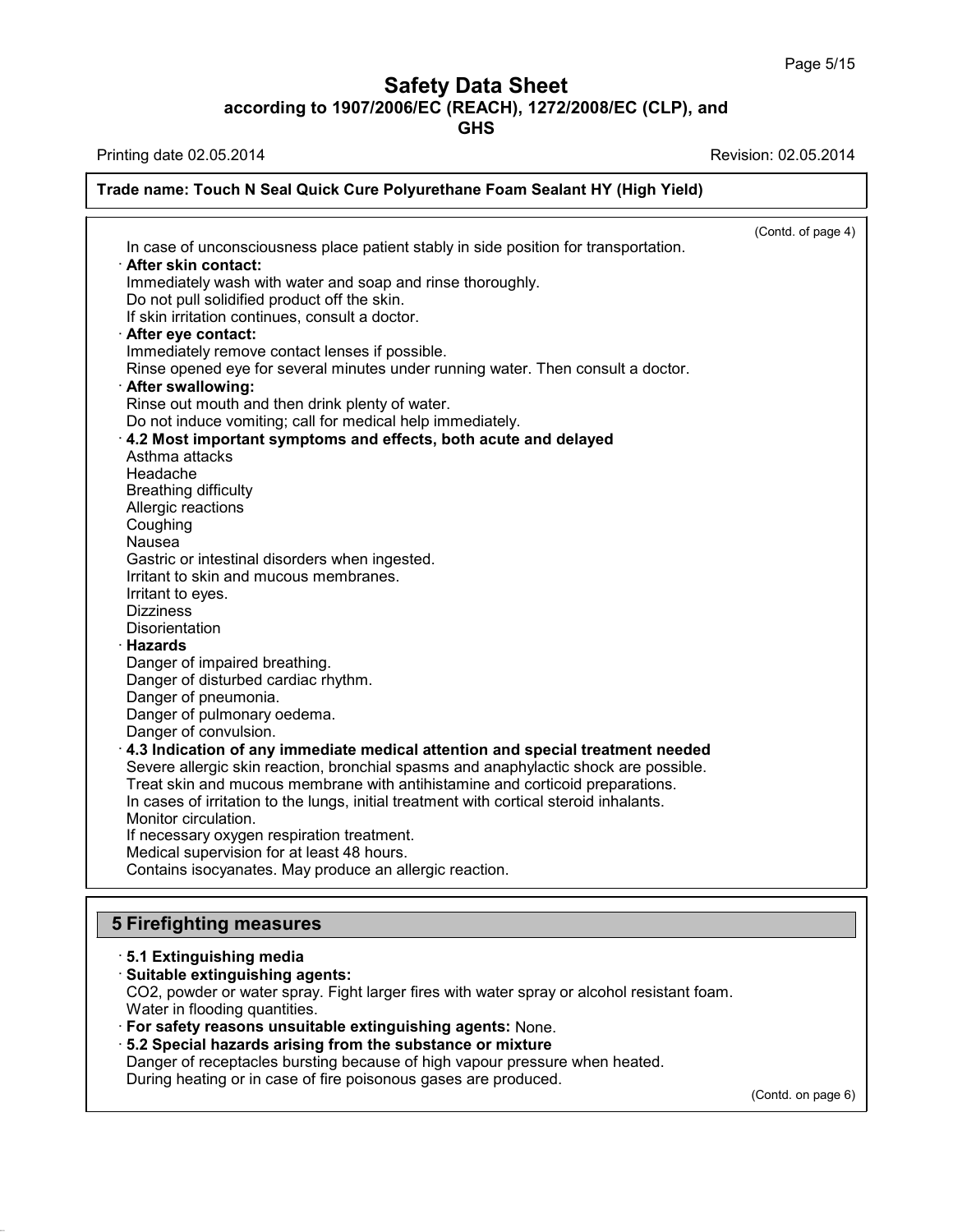**GHS**

Printing date 02.05.2014 Revision: 02.05.2014

**Trade name: Touch N Seal Quick Cure Polyurethane Foam Sealant HY (High Yield)**

(Contd. of page 5)

### · **5.3 Advice for firefighters**

## · **Protective equipment:**

Wear self-contained respiratory protective device.

Wear fully protective suit.

· **Additional information** Cool endangered receptacles with water spray.

### **6 Accidental release measures**

# · **6.1 Personal precautions, protective equipment and emergency procedures**

Use respiratory protective device against the effects of fumes/dust/aerosol.

Wear protective equipment. Keep unprotected persons away. Ensure adequate ventilation

Protect from heat.

Isolate area and prevent access.

Keep people at a distance and stay on the windward side.

· **6.2 Environmental precautions:** Do not allow to enter sewers/ surface or ground water.

#### · **6.3 Methods and material for containment and cleaning up:**

Allow to solidify. Pick up mechanically.

Send for recovery or disposal in suitable receptacles.

Dispose contaminated material as waste according to item 13.

- · **6.4 Reference to other sections** See Section 7 for information on safe handling.
- See Section 8 for information on personal protection equipment.

See Section 13 for disposal information.

## **7 Handling and storage**

#### · **7.1 Precautions for safe handling** Keep away from heat and direct sunlight. Use only in well ventilated areas. · **Information about fire - and explosion protection:** Keep respiratory protective device available. Pressurized container: protect from sunlight and do not expose to temperatures exceeding 50 °C, i.e. electric lights. Do not pierce or burn, even after use. Do not spray onto a naked flame or any incandescent material. · **7.2 Conditions for safe storage, including any incompatibilities** · **Storage:** · **Requirements to be met by storerooms and receptacles:** Store in a cool location. Observe official regulations on storing packagings with pressurized containers. Provide ventilation for receptacles.

Avoid storage near extreme heat, ignition sources or open flame.

- · **Information about storage in one common storage facility:**
- Store away from foodstuffs.

38.0.33

Store away from oxidizing agents.

(Contd. on page 7)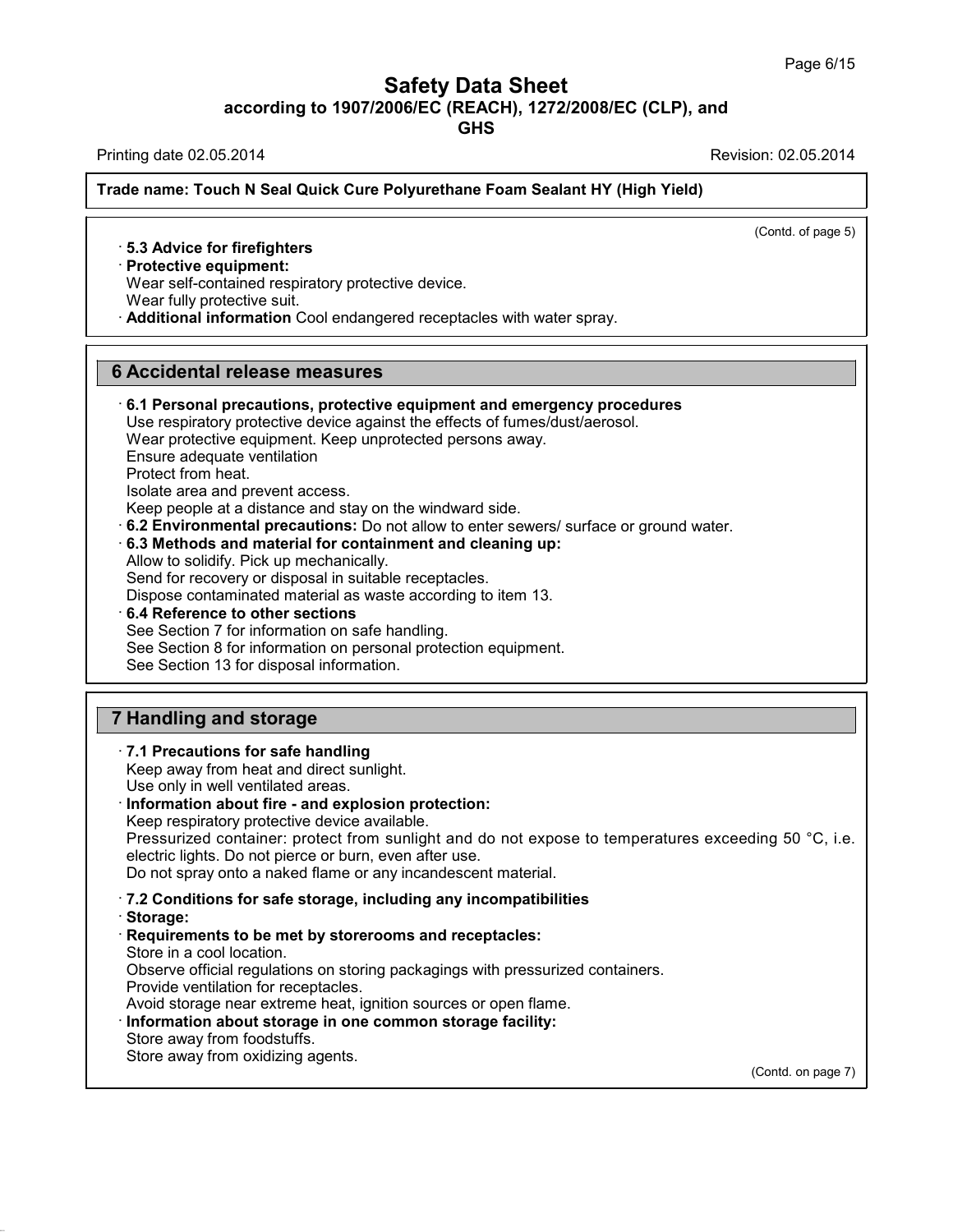**GHS**

Printing date 02.05.2014 **Printing date 02.05.2014** 

**Trade name: Touch N Seal Quick Cure Polyurethane Foam Sealant HY (High Yield)**

(Contd. of page 6)

#### · **Further information about storage conditions:**

Protect from heat and direct sunlight.

Store in a cool place. Heat will increase pressure and may lead to the receptacle bursting. · **7.3 Specific end use(s)** No further relevant information available.

**8 Exposure controls/personal protection**

· **Additional information about design of technical facilities:** No further data; see item 7.

· **8.1 Control parameters**

· **Ingredients with limit values that require monitoring at the workplace:**

**811-97-2 Norflurane**

WEEL (USA) Long-term value: 1000 ppm

**101-68-8 4,4'-methylenediphenyl diisocyanate**

| PEL (USA) | Ceiling limit: 0,2 mg/m <sup>3</sup> , 0,02 ppm                                                                                                     |
|-----------|-----------------------------------------------------------------------------------------------------------------------------------------------------|
| REL (USA) | Long-term value: 0,05 mg/m <sup>3</sup> , 0,005 ppm<br>Ceiling limit: 0,2 <sup>*</sup> mg/m <sup>3</sup> , 0,02 <sup>*</sup> ppm<br>$*$ 10-min      |
|           |                                                                                                                                                     |
|           | TLV (USA) Long-term value: 0,051 mg/m <sup>3</sup> , 0,005 ppm<br>EL (Canada) Short-term value: C 0,01 ppm<br>Long-term value: 0,005 ppm<br>Skin; S |

EV (Canada) Long-term value: 0,005 ppm

**156-60-5 trans-dichloroethylene**

| PEL (USA) Long-term value: 790 mg/m <sup>3</sup> , 200 ppm         |
|--------------------------------------------------------------------|
| REL (USA)   Long-term value: 790 mg/m <sup>3</sup> , 200 ppm       |
| TLV (USA) $\vert$ Long-term value: 793 mg/m <sup>3</sup> , 200 ppm |

EL (Canada) Long-term value: 200 ppm

EV (Canada) Short-term value: 990 mg/m<sup>3</sup>, 250 ppm Long-term value: 790 mg/m<sup>3</sup>, 200 ppm

· **DNELs** No further relevant information available.

· **PNECs** No further relevant information available.

· **Additional information:** The lists valid during the making were used as basis.

· **8.2 Exposure controls**

38.0.33

· **Personal protective equipment:**

· **General protective and hygienic measures:**

The usual precautionary measures are to be adhered to when handling chemicals.

Keep away from foodstuffs, beverages and feed.

Immediately remove all soiled and contaminated clothing.

Wash hands before breaks and at the end of work.

Do not inhale gases / fumes / aerosols.

Avoid contact with the eyes and skin.

Clean skin thoroughly immediately after handling the product.

(Contd. on page 8)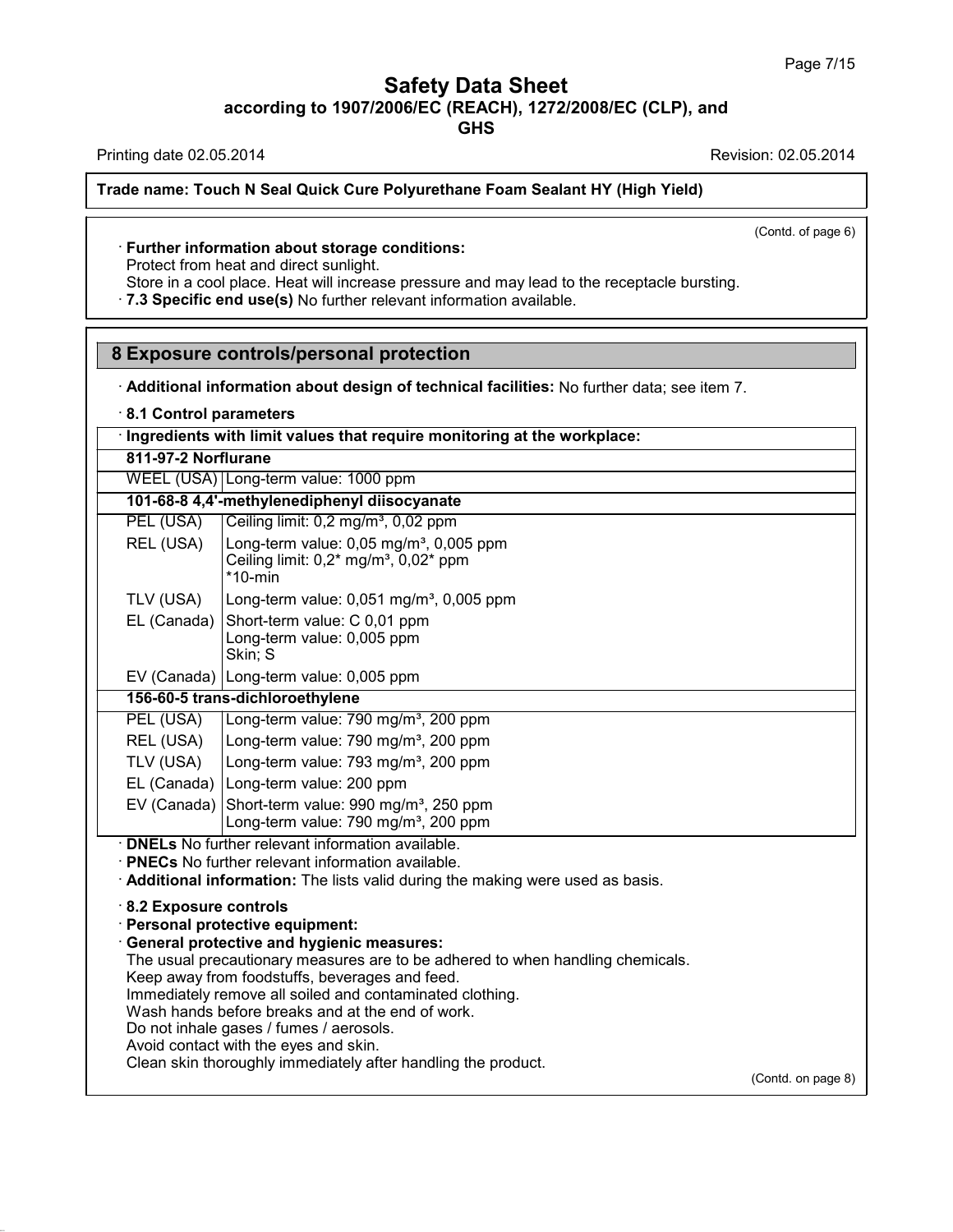**GHS**

Printing date 02.05.2014 **Printing date 02.05.2014** 

(Contd. of page 7)

on page 9)

### **Trade name: Touch N Seal Quick Cure Polyurethane Foam Sealant HY (High Yield)**

#### · **Respiratory protection:**



Combined Organic Vapor and Particulate Respirator is recommended for use during all processing activities.

#### · **Protection of hands:**



Protective gloves

The glove material has to be impermeable and resistant to the product/ the substance/ the preparation. Selection of the glove material on consideration of the penetration times, rates of diffusion and the degradation.

#### · **Material of gloves**

The selection of the suitable gloves does not only depend on the material, but also on further marks of quality and varies from manufacturer to manufacturer. As the product is a preparation of several substances, the resistance of the glove material can not be calculated in advance and has therefore to be checked prior to the application.

#### · **Penetration time of glove material**

The exact break through time has to be found out by the manufacturer of the protective gloves and has to be observed.

· **Eye protection:**



## Safety glasses

- · **Body protection:** Protective work clothing
- · **Limitation and supervision of exposure into the environment**

No further relevant information available.

- · **Risk management measures**
- See Section 7 for additional information.

No further relevant information available.

### **9 Physical and chemical properties**

#### · **9.1 Information on basic physical and chemical properties**

· **General Information** · **Appearance:**

38.0.33

| APPGIQIIUG.                                                |                                                     |              |
|------------------------------------------------------------|-----------------------------------------------------|--------------|
| Form:                                                      | Aerosolized liquid with compressed gas in cylinders |              |
| Colour:                                                    | Amber coloured                                      |              |
| · Odour:                                                   | Liaht                                               |              |
|                                                            | Petroleum-like                                      |              |
| Odour threshold:                                           | Not determined.                                     |              |
| · pH-value:                                                | Not determined.                                     |              |
| Change in condition<br><b>Melting point/Melting range:</b> | Not Determined.                                     |              |
|                                                            |                                                     | (Contd. on p |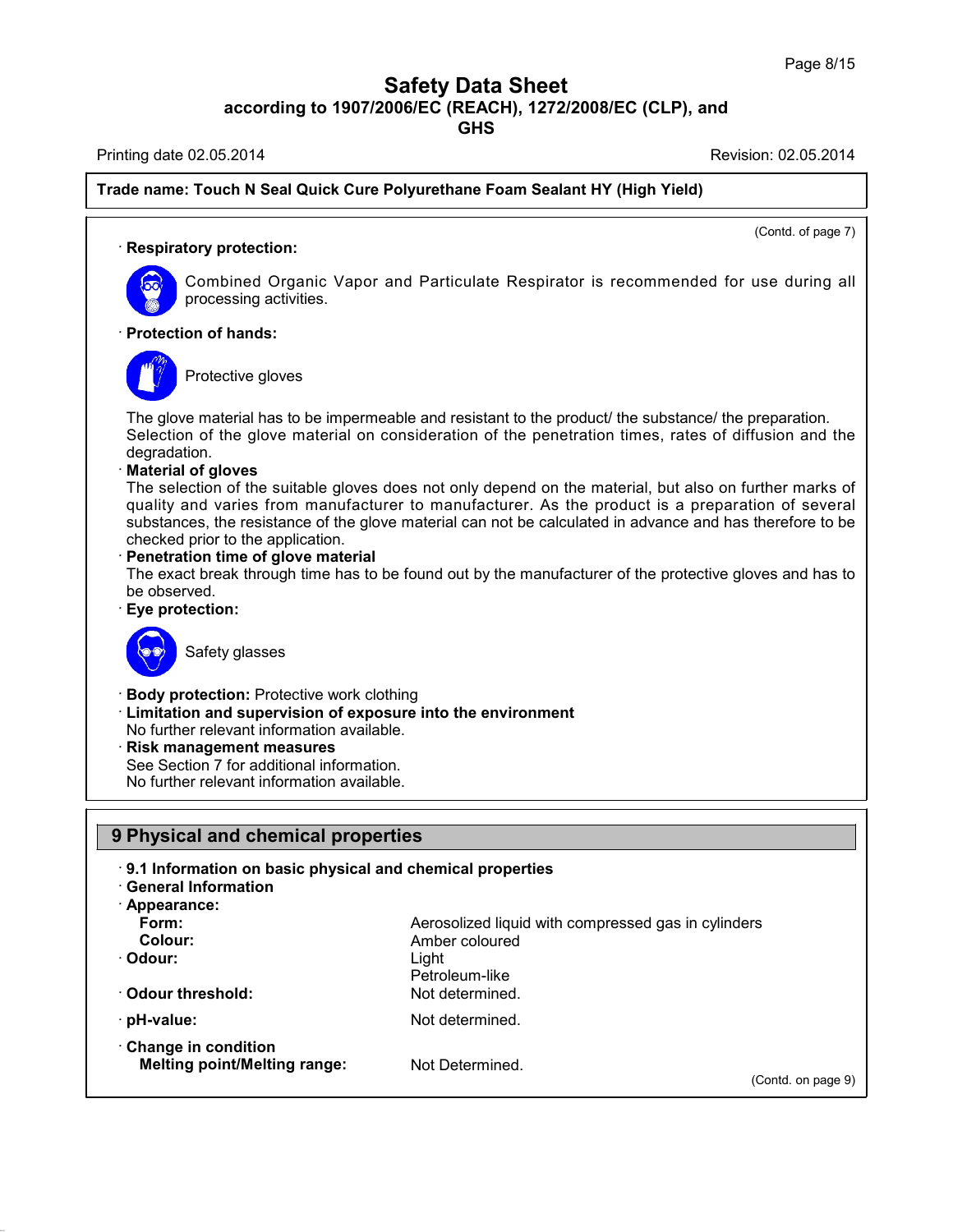**GHS**

Printing date 02.05.2014 **Printing date 02.05.2014** 

## **Trade name: Touch N Seal Quick Cure Polyurethane Foam Sealant HY (High Yield)** (Contd. of page 8) **Boiling point/Boiling range:** -15 °F / -26 °C · **Flash point:** Not applicable, as aerosol. · **Flammability (solid, gaseous):** Not applicable. · **Auto/Self-ignition temperature:** Not determined. · **Decomposition temperature:** Not determined. **· Self-igniting:** Product is not self-igniting. · **Danger of explosion:** Product is not explosive. However, formation of explosive air/ vapour mixtures are possible. · **Explosion limits: Lower:** Not determined. **Upper:** Not determined. · **Vapour pressure:** Not determined. **Ponsity at 20 °C:** 1,02 g/cm<sup>3</sup><br> **Relative density** Relative Books and Relative density **· Relative density Example 1 Construct Vapour density** Not determined.<br> **Exaporation rate** Not applicable. **Evaporation rate** · **Solubility in / Miscibility with water:**  $\blacksquare$  Not miscible or difficult to mix. · **Partition coefficient (n-octanol/water):** Not determined. · **Viscosity: Dynamic:** Not determined.<br> **Kinematic:** Not determined. Not determined. · **Solvent content: VOC (US EPA Method 24)** 0 g/l

### **10 Stability and reactivity**

|  |  | $\cdot$ 10.1 Reactivity |  |
|--|--|-------------------------|--|
|--|--|-------------------------|--|

- · **10.2 Chemical stability**
- · **Thermal decomposition / conditions to be avoided:**
- No decomposition if used and stored according to specifications.
- · **10.3 Possibility of hazardous reactions**
- Develops readily flammable gases/fumes.
- Reacts with oxidizing agents.
- Can form explosive mixtures in air if heated above flash point and/or when sprayed or atomised.
- Contact with acids releases toxic gases.
- Danger of receptacles bursting because of high vapour pressure when heated.

· **9.2 Other information** No further relevant information available.

#### · **10.4 Conditions to avoid**

38.0.33

Keep ignition sources away - Do not smoke.

(Contd. on page 10)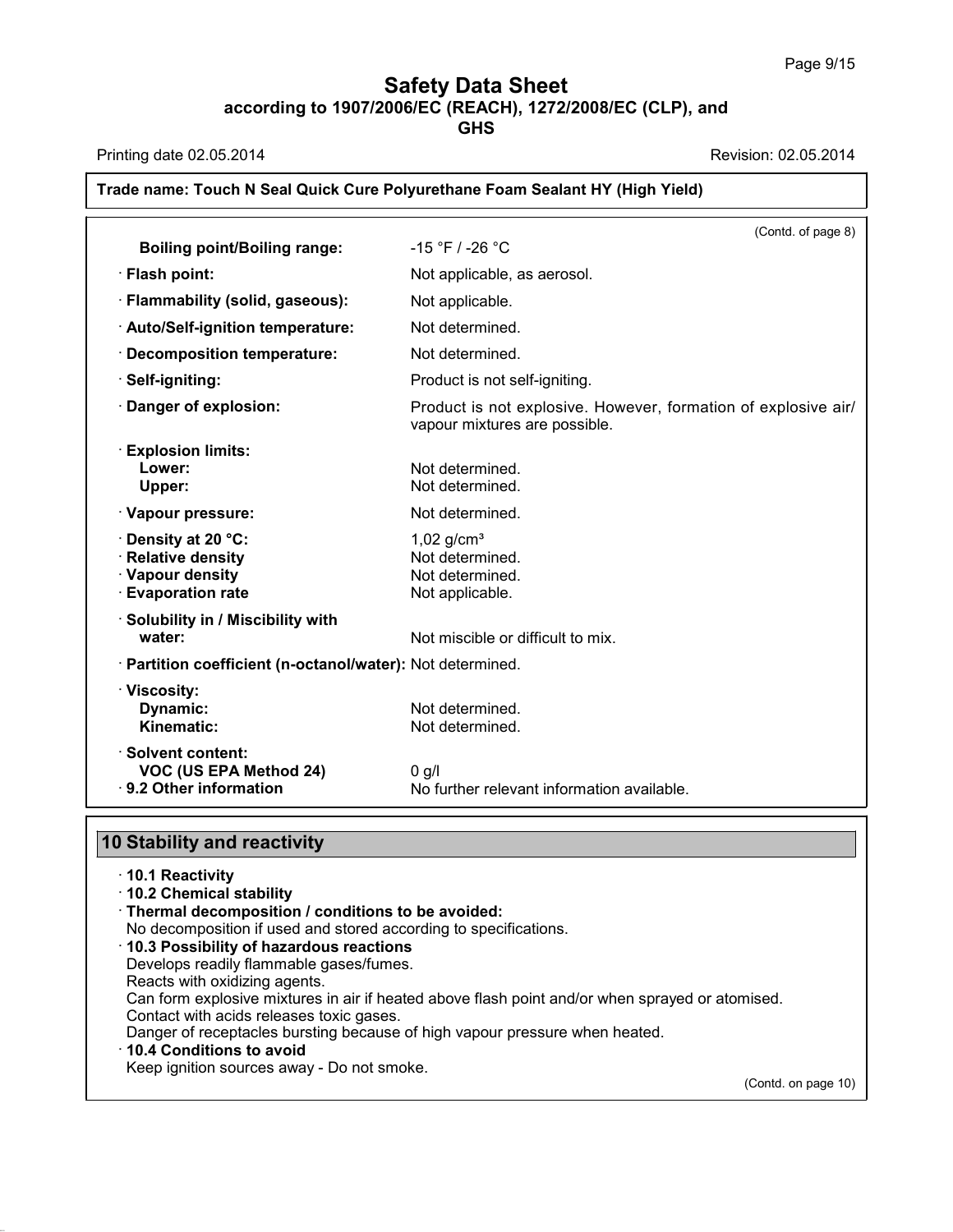**GHS**

Printing date 02.05.2014 Revision: 02.05.2014

**Trade name: Touch N Seal Quick Cure Polyurethane Foam Sealant HY (High Yield)**

(Contd. of page 9)

Store away from oxidizing agents. · **10.5 Incompatible materials:** No further relevant information available. · **10.6 Hazardous decomposition products:** Carbon monoxide and carbon dioxide Nitrogen oxides (NOx) Hydrogen cyanide (prussic acid) Phosphorus oxides (e.g. P2O5) **Chlorine** 

## **11 Toxicological information**

· **11.1 Information on toxicological effects**

· **Acute toxicity:**

· **LD/LC50 values relevant for classification:**

**101-68-8 4,4'-methylenediphenyl diisocyanate**

Oral LD50 2200 mg/kg (mouse)

**13674-87-8 tris[2-chloro-1-(chloromethyl)ethyl] phosphate**

Oral LD50 >2000 mg/kg (rat)

Dermal LD50 >2000 mg/kg (rabbit)

· **Primary irritant effect:**

· **on the skin:** Irritant to skin and mucous membranes.

· **on the eye:** Irritating effect.

· **Sensitization:**

Sensitization possible through inhalation.

Sensitization possible through skin contact.

#### · **Subacute to chronic toxicity:**

Inhalation of concentrated vapours as well as oral intake will lead to anaesthesia-like conditions and headache, dizziness, etc.

#### · **Additional toxicological information:**

The product shows the following dangers according to the calculation method of the General EU Classification Guidelines for Preparations as issued in the latest version:

Harmful

38.0.33

Irritant

Danger through skin adsorption.

Toxic and/or corrosive effects may be delayed up to 24 hours.

Suspected of causing cancer.

In addition to local irritant manifestations, there is a narcotic effect when inhaling high concentrations, with the danger of central respiratory arrest.

Asphyxiant gas.

· **Acute effects (acute toxicity, irritation and corrosivity):** Vapours have narcotic effect.

· **Repeated dose toxicity:**

May cause damage to organs through prolonged or repeated exposure.

Repeated exposures may result in skin and/or respiratory sensitivity.

(Contd. on page 11)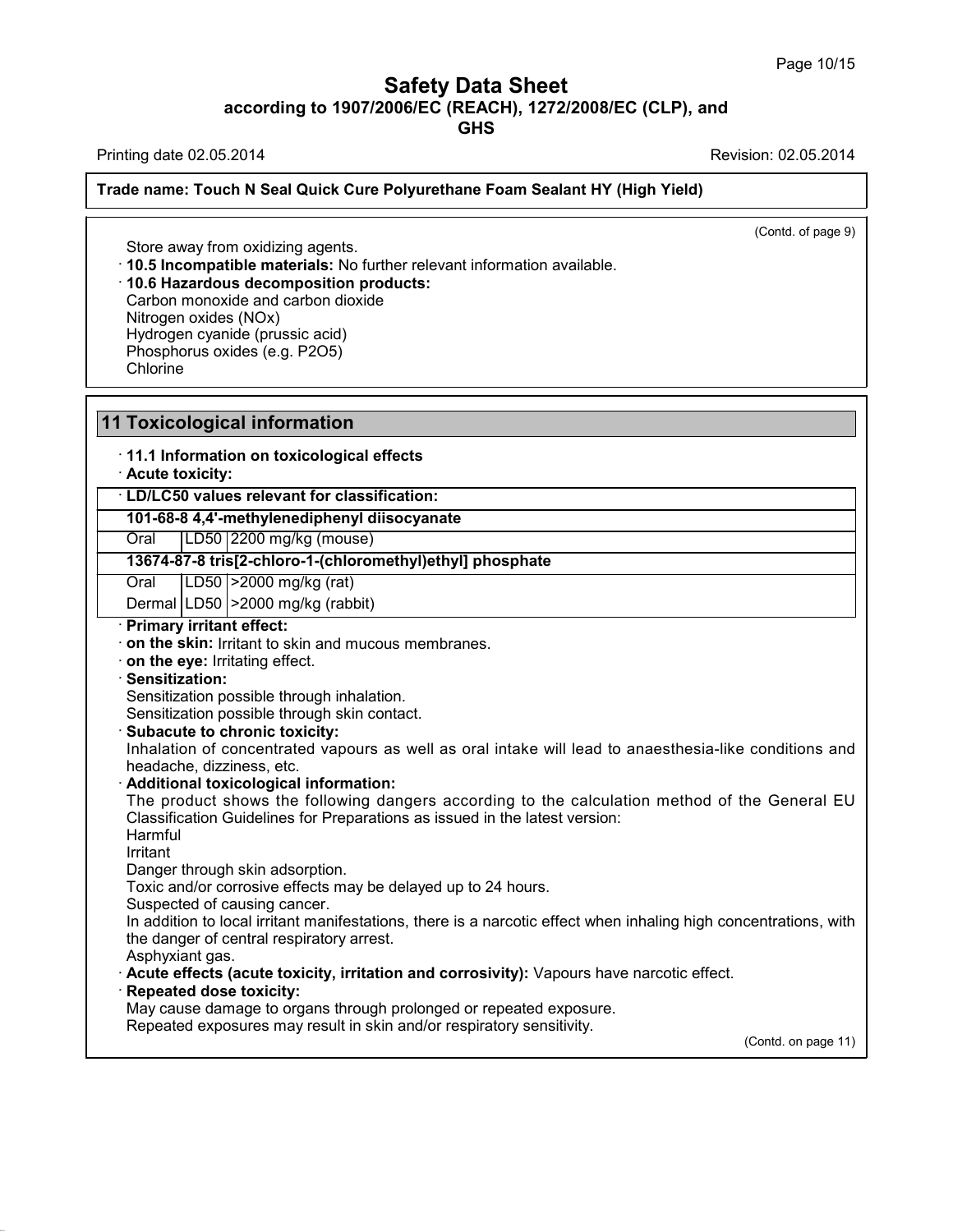(Contd. of page 10)

## **Safety Data Sheet according to 1907/2006/EC (REACH), 1272/2008/EC (CLP),and**

**GHS**

Printing date 02.05.2014 **Revision: 02.05.2014** 

**Trade name: Touch N Seal Quick Cure Polyurethane Foam Sealant HY (High Yield)**

· **CMR effects (carcinogenity, mutagenicity and toxicity for reproduction):** Carc. 2

| $\cdot$ 12.1 Toxicity                                                                                         |  |
|---------------------------------------------------------------------------------------------------------------|--|
| · Aquatic toxicity:                                                                                           |  |
| The product contains materials that are harmful to the environment.                                           |  |
| 13674-87-8 tris[2-chloro-1-(chloromethyl)ethyl] phosphate                                                     |  |
| LC50 1,1 mg/l (Oncorhynchus mykiss)<br>96 h                                                                   |  |
| · 12.2 Persistence and degradability No further relevant information available.                               |  |
| · 12.3 Bioaccumulative potential No further relevant information available.                                   |  |
| . 12.4 Mobility in soil No further relevant information available.                                            |  |
| <b>Ecotoxical effects:</b>                                                                                    |  |
| · Remark: Harmful to fish                                                                                     |  |
| · Additional ecological information:                                                                          |  |
| <b>General notes:</b><br>Avoid transfer into the environment.                                                 |  |
| Water hazard class 2 (German Regulation) (Self-assessment): hazardous for water                               |  |
| Do not allow product to reach ground water, water course or sewage system.                                    |  |
| Danger to drinking water if even small quantities leak into the ground.                                       |  |
| Harmful to aquatic organisms                                                                                  |  |
| Due to available data on eliminability/decomposition and bioaccumulation potential prolonged term             |  |
| damage of the environment can not be excluded.                                                                |  |
| 12.5 Results of PBT and vPvB assessment                                                                       |  |
| · PBT: Not applicable.                                                                                        |  |
| · vPvB: Not applicable.                                                                                       |  |
| . 12.6 Other adverse effects No further relevant information available.                                       |  |
|                                                                                                               |  |
| <b>13 Disposal considerations</b>                                                                             |  |
| 13.1 Waste treatment methods                                                                                  |  |
| · Recommendation                                                                                              |  |
| Must not be disposed together with household garbage. Do not allow product to reach sewage system.            |  |
| Can be disposed of with household garbage after solidification following consultation with the waste          |  |
| disposal facility operator and the pertinent authorities and adhering to the necessary technical regulations. |  |
|                                                                                                               |  |
| · Uncleaned packaging:                                                                                        |  |

· **14.1 UN-Number**

38.0.33

· **DOT, ADR, IMDG, IATA** UN3500

(Contd. on page 12)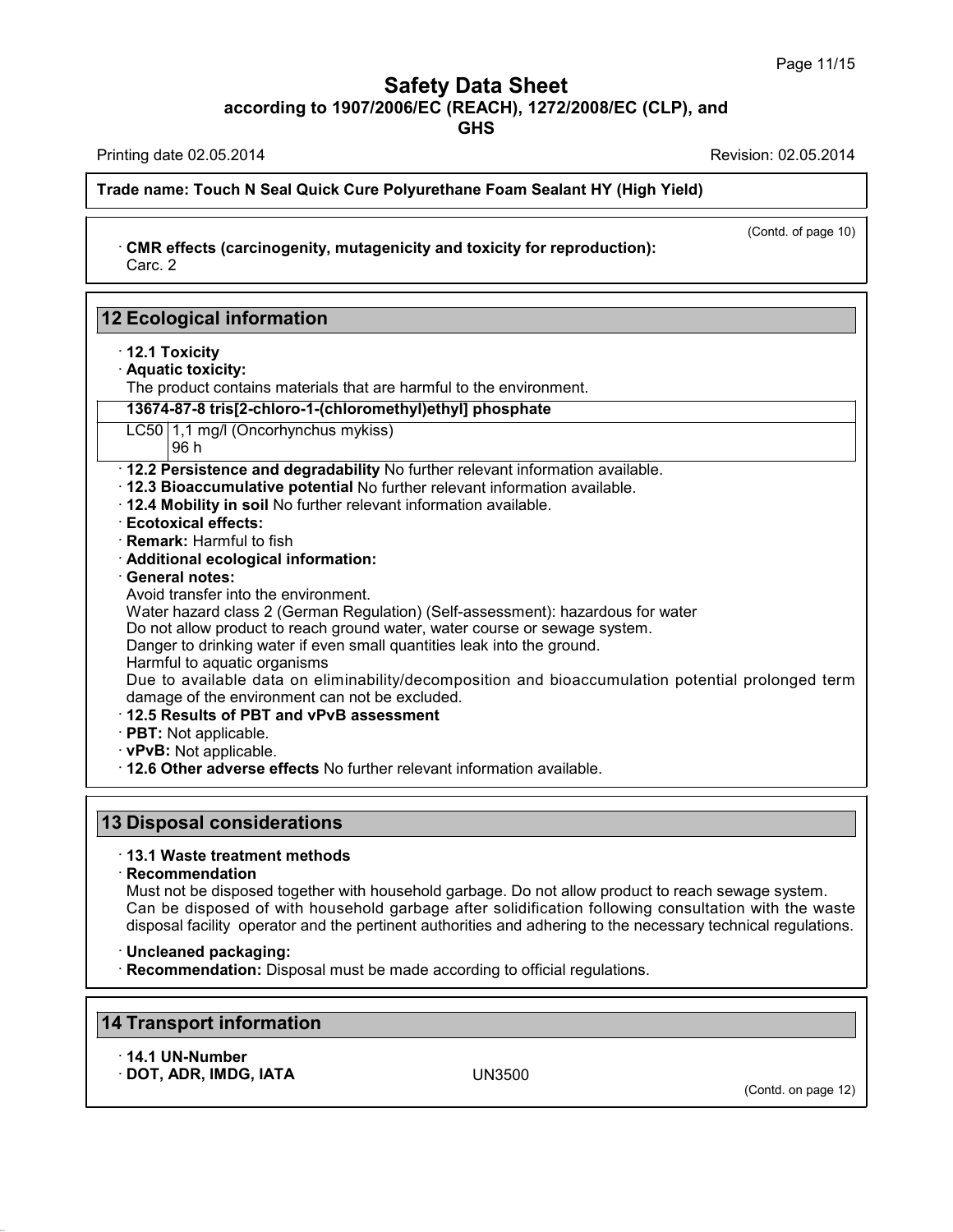**GHS**

Printing date 02.05.2014 **Revision: 02.05.2014** 

38.0.33

|                                                      | (Contd. of page 11)                                          |
|------------------------------------------------------|--------------------------------------------------------------|
| 14.2 UN proper shipping name<br>$\cdot$ DOT          | Chemical under pressure, n.o.s. (Norflurane)                 |
| $\cdot$ ADR                                          | 3500 CHEMICAL UNDER PRESSURE, N.O.S.                         |
|                                                      | (Norflurane)                                                 |
| · IMDG, IATA                                         | CHEMICAL UNDER PRESSURE, N.O.S. (Norflurane)                 |
| · 14.3 Transport hazard class(es)                    |                                                              |
| $\cdot$ DOT                                          |                                                              |
|                                                      |                                                              |
| · Class                                              | 2.2                                                          |
| · Label                                              | 2.2                                                          |
| $\cdot$ ADR                                          |                                                              |
|                                                      |                                                              |
| · Class                                              | 2 8A Gases.                                                  |
| · Label                                              | 2.2                                                          |
| · IMDG, IATA                                         |                                                              |
|                                                      |                                                              |
| · Class                                              | 2.2                                                          |
| · Label                                              | 2.2                                                          |
| 14.4 Packing group                                   |                                                              |
| · DOT, ADR, IMDG, IATA                               | Not Regulated                                                |
| · 14.5 Environmental hazards:<br>· Marine pollutant: | No                                                           |
| 14.6 Special precautions for user                    | Warning: Gases.                                              |
| Danger code (Kemler):                                | 20                                                           |
| · EMS Number:                                        | $F-C, S-V$                                                   |
| 14.7 Transport in bulk according to Annex II of      |                                                              |
| MARPOL73/78 and the IBC Code                         | Not applicable.                                              |
| · Transport/Additional information:                  |                                                              |
| $\cdot$ ADR                                          |                                                              |
| · Limited quantities (LQ)                            | $\boldsymbol{0}$                                             |
| · Transport category                                 | 3                                                            |
| · Tunnel restriction code                            | C/E                                                          |
| · UN "Model Regulation":                             | UN3500, CHEMICAL UNDER PRESSURE, N.O.S.<br>(Norflurane), 2.2 |

(Contd. on page 13)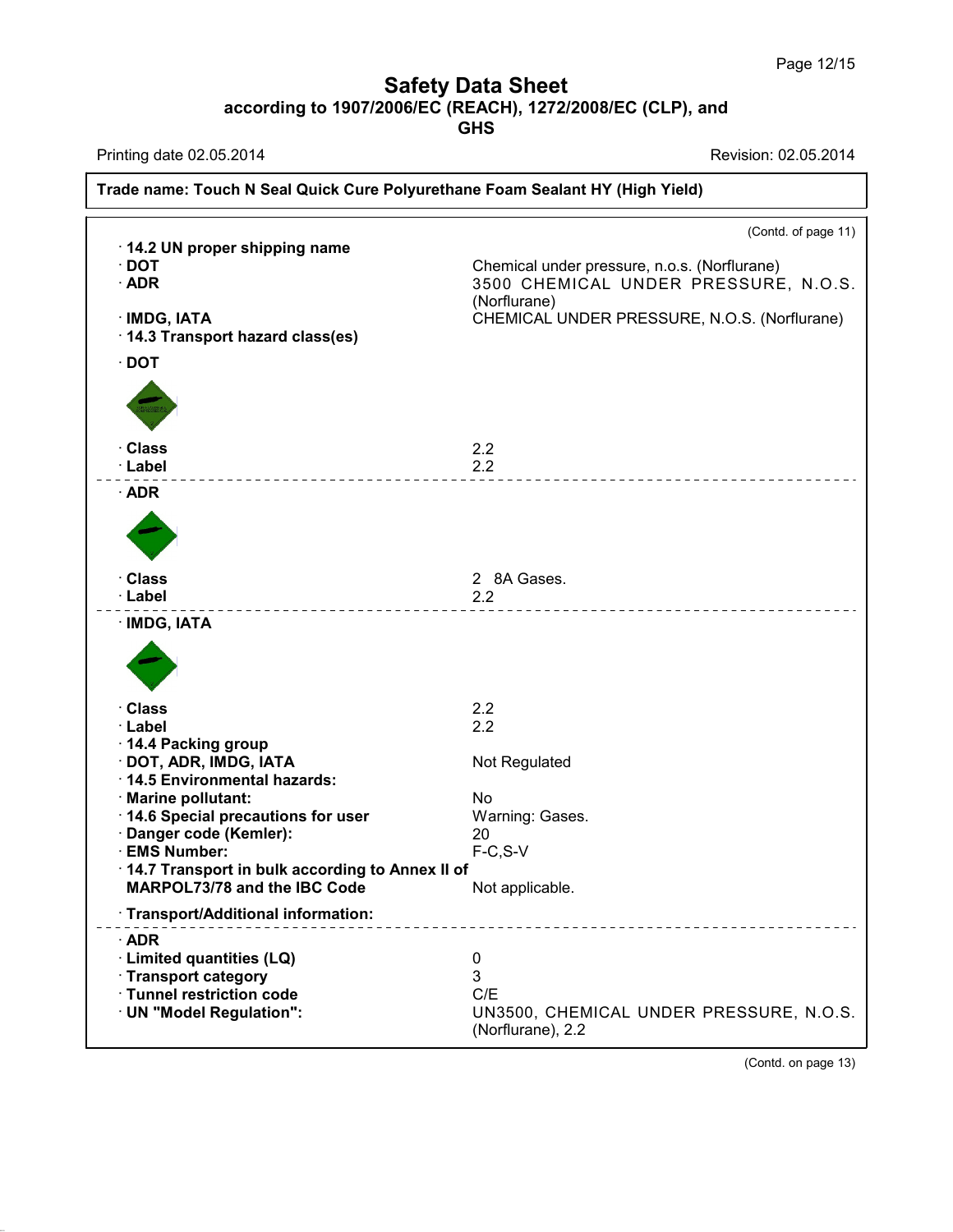Printing date 02.05.2014 **Revision: 02.05.2014** 

Г

38.0.33

**Trade name: Touch N Seal Quick Cure Polyurethane Foam Sealant HY (High Yield)**

(Contd. of page 12)

| <b>15 Regulatory information</b>                                                                                                       |                     |
|----------------------------------------------------------------------------------------------------------------------------------------|---------------------|
| 15.1 Safety, health and environmental regulations/legislation specific for the substance or mixture<br>· United States (USA)<br>· SARA |                     |
| · Section 355 (extremely hazardous substances):                                                                                        |                     |
| None of the ingredients is listed.                                                                                                     |                     |
| Section 313 (Specific toxic chemical listings):                                                                                        |                     |
| 9016-87-9 diphenylmethanediisocyanate, isomeres and homologues                                                                         |                     |
| 101-68-8 4,4'-methylenediphenyl diisocyanate                                                                                           |                     |
| · TSCA (Toxic Substances Control Act):                                                                                                 |                     |
| All ingredients are listed.                                                                                                            |                     |
| · Proposition 65 (California):                                                                                                         |                     |
| Chemicals known to cause cancer:                                                                                                       |                     |
| 13674-87-8 tris[2-chloro-1-(chloromethyl)ethyl] phosphate                                                                              |                     |
| Chemicals known to cause reproductive toxicity for females:                                                                            |                     |
| None of the ingredients is listed.                                                                                                     |                     |
| Chemicals known to cause reproductive toxicity for males:                                                                              |                     |
| None of the ingredients is listed.                                                                                                     |                     |
| Chemicals known to cause developmental toxicity:                                                                                       |                     |
| None of the ingredients is listed.                                                                                                     |                     |
| <b>Carcinogenic Categories</b>                                                                                                         |                     |
| <b>EPA (Environmental Protection Agency)</b>                                                                                           |                     |
| 9016-87-9 diphenylmethanediisocyanate, isomeres and homologues                                                                         | <b>CBD</b>          |
| 101-68-8 4,4'-methylenediphenyl diisocyanate                                                                                           | $D,$ CBD            |
| 156-60-5 trans-dichloroethylene                                                                                                        | Ш                   |
| · IARC (International Agency for Research on Cancer)                                                                                   |                     |
| 9016-87-9 diphenylmethanediisocyanate, isomeres and homologues                                                                         | 3                   |
| 101-68-8 4,4'-methylenediphenyl diisocyanate                                                                                           | 3                   |
| · TLV (Threshold Limit Value established by ACGIH)                                                                                     |                     |
| None of the ingredients is listed.                                                                                                     |                     |
| NIOSH-Ca (National Institute for Occupational Safety and Health)                                                                       |                     |
| None of the ingredients is listed.                                                                                                     |                     |
| Canada                                                                                                                                 |                     |
| Canadian Domestic Substances List (DSL)                                                                                                |                     |
| All ingredients are listed.                                                                                                            |                     |
| Canadian Ingredient Disclosure list (limit 0.1%)                                                                                       |                     |
| 101-68-8 4,4'-methylenediphenyl diisocyanate                                                                                           |                     |
|                                                                                                                                        | (Contd. on page 14) |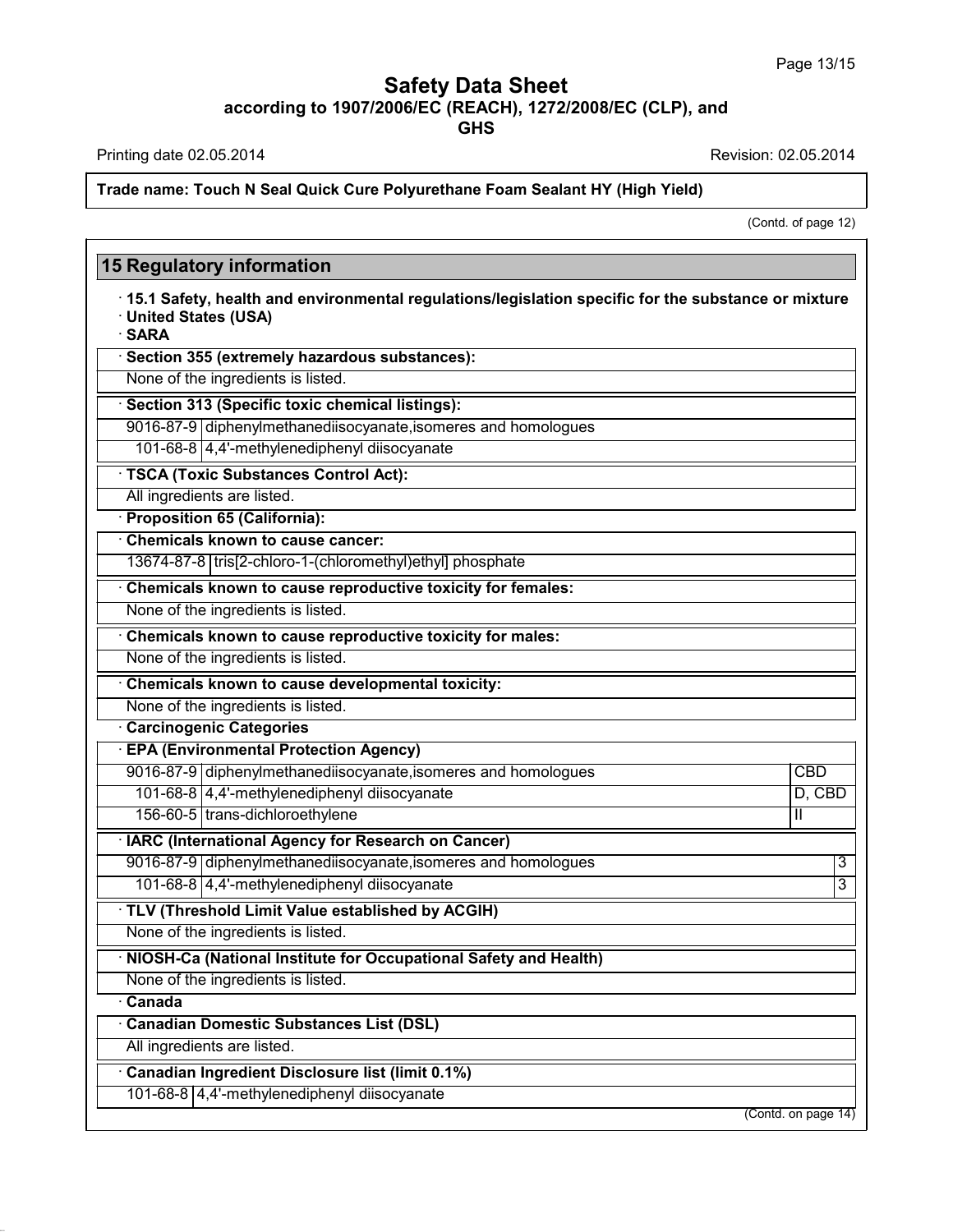Printing date 02.05.2014 **Revision: 02.05.2014** Revision: 02.05.2014

**Trade name: Touch N Seal Quick Cure Polyurethane Foam Sealant HY (High Yield)**

(Contd. of page 13)

· **Canadian Ingredient Disclosure list (limit 1%)**

None of the ingredients is listed.

· **Other regulations, limitations and prohibitive regulations**

· **Substances of very high concern (SVHC) according to REACH, Article 57**

None of the ingredients is listed.

· **15.2 Chemical safety assessment:** A Chemical Safety Assessment has not been carried out.

## **16 Other information**

This information is based on our present knowledge. However, this shall not constitute a guarantee for any specific product features and shall not establish a legally valid contractual relationship.

#### · **Relevant phrases**

- H225 Highly flammable liquid and vapour.<br>H280 Contains gas under pressure: may e
- Contains gas under pressure; may explode if heated.
- H315 Causes skin irritation.<br>H317 May cause an allergic
- May cause an allergic skin reaction.
- H319 Causes serious eye irritation.
- H332 Harmful if inhaled.
- H334 May cause allergy or asthma symptoms or breathing difficulties if inhaled.
- H335 May cause respiratory irritation.
- H351 Suspected of causing cancer.
- H373 May cause damage to organs through prolonged or repeated exposure.
- H411 Toxic to aquatic life with long lasting effects.
- H412 Harmful to aquatic life with long lasting effects.
- R11 Highly flammable.
- R20 Harmful by inhalation.

R36/37/38 Irritating to eyes, respiratory system and skin.

- R40 Limited evidence of a carcinogenic effect.
- R42/43 May cause sensitisation by inhalation and skin contact.
- 
- R51/53 Toxic to aquatic organisms, may cause long-term adverse effects in the aquatic environment.<br>R52/53 Harmful to aquatic organisms, may cause long-term adverse effects in the aquat Harmful to aquatic organisms, may cause long-term adverse effects in the aquatic environment.

#### · **Abbreviations and acronyms:**

ADR: Accord européen sur le transport des marchandises dangereuses par Route (European Agreement concerning the International Carriage of Dangerous Goods by Road)

- IMDG: International Maritime Code for Dangerous Goods
- DOT: US Department of Transportation

IATA: International Air Transport Association GHS: Globally Harmonized System of Classification and Labelling of Chemicals

ACGIH: American Conference of Governmental Industrial Hygienists

EINECS: European Inventory of Existing Commercial Chemical Substances

ELINCS: European List of Notified Chemical Substances

CAS: Chemical Abstracts Service (division of the American Chemical Society)

NFPA: National Fire Protection Association (USA)

HMIS: Hazardous Materials Identification System (USA)

WHMIS: Workplace Hazardous Materials Information System (Canada)

DNEL: Derived No-Effect Level (REACH) PNEC: Predicted No-Effect Concentration (REACH)

38.0.33

(Contd. on page 15)